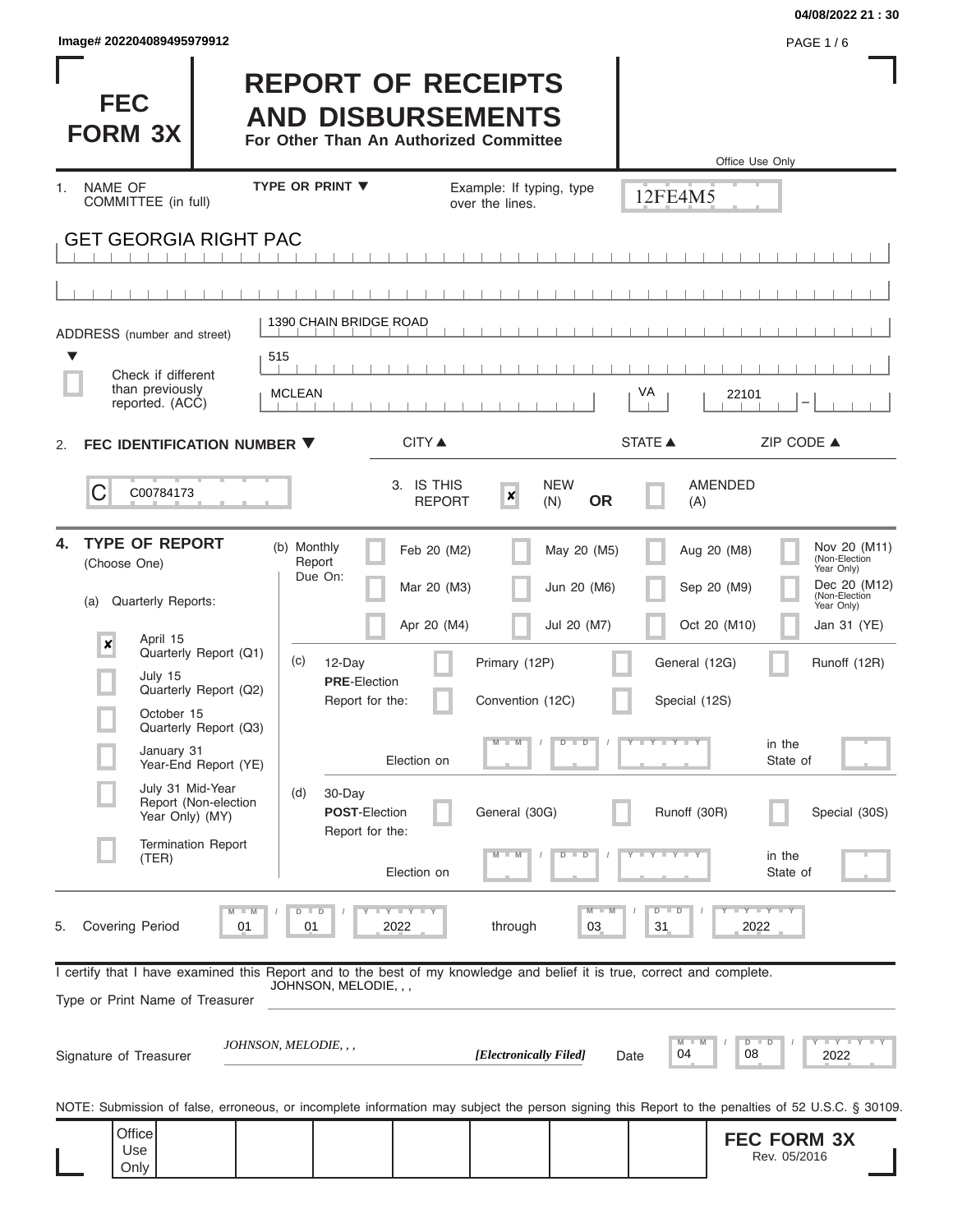|    | Image# 202204089495979913                                                                             |                                                                           |                                                   |  |  |  |  |
|----|-------------------------------------------------------------------------------------------------------|---------------------------------------------------------------------------|---------------------------------------------------|--|--|--|--|
|    | FEC Form 3X (Rev. 05/2016)                                                                            | <b>SUMMARY PAGE</b><br>OF RECEIPTS AND DISBURSEMENTS                      | Page 2                                            |  |  |  |  |
|    | Write or Type Committee Name                                                                          |                                                                           |                                                   |  |  |  |  |
|    | <b>GET GEORGIA RIGHT PAC</b>                                                                          |                                                                           |                                                   |  |  |  |  |
|    | 01<br>Report Covering the Period:<br>From:                                                            | $\Box$ $\Upsilon$ $\Box$ $\Upsilon$ $\Box$<br>D<br>D<br>01<br>2022<br>To: | D<br>Y TY<br>$\blacksquare$ D<br>31<br>03<br>2022 |  |  |  |  |
|    |                                                                                                       | <b>COLUMN A</b><br><b>This Period</b>                                     | <b>COLUMN B</b><br><b>Calendar Year-to-Date</b>   |  |  |  |  |
| 6. | Cash on Hand<br>(a)<br>$-Y - Y - Y$<br>January 1,<br>2022                                             |                                                                           | 1202.10                                           |  |  |  |  |
|    | Cash on Hand at<br>(b)<br>Beginning of Reporting Period                                               | 1202.10                                                                   |                                                   |  |  |  |  |
|    | Total Receipts (from Line 19)<br>(c)                                                                  | 500000.00                                                                 | 500000.00                                         |  |  |  |  |
|    | Subtotal (add Lines 6(b) and<br>(d)<br>6(c) for Column A and Lines<br>$6(a)$ and $6(c)$ for Column B) | 501202.10                                                                 | 501202.10                                         |  |  |  |  |
| 7. | Total Disbursements (from Line 31)                                                                    | 0.00                                                                      | 0.00                                              |  |  |  |  |
| 8. | Cash on Hand at Close of<br>Reporting Period<br>(subtract Line $7$ from Line $6(d)$ )                 | 501202.10                                                                 | 501202.10                                         |  |  |  |  |
| 9. | Debts and Obligations Owed TO<br>the Committee (Itemize all on<br>Schedule C and/or Schedule D)       | 0.00                                                                      |                                                   |  |  |  |  |
|    | 10. Debts and Obligations Owed BY<br>the Committee (Itemize all on<br>Schedule C and/or Schedule D)   | т<br>0.00                                                                 |                                                   |  |  |  |  |

This committee has qualified as a multicandidate committee. (see FEC FORM 1M)

## **For further information contact:**

Federal Election Commission 999 E Street, NW Washington, DC 20463

Toll Free 800-424-9530 Local 202-694-1100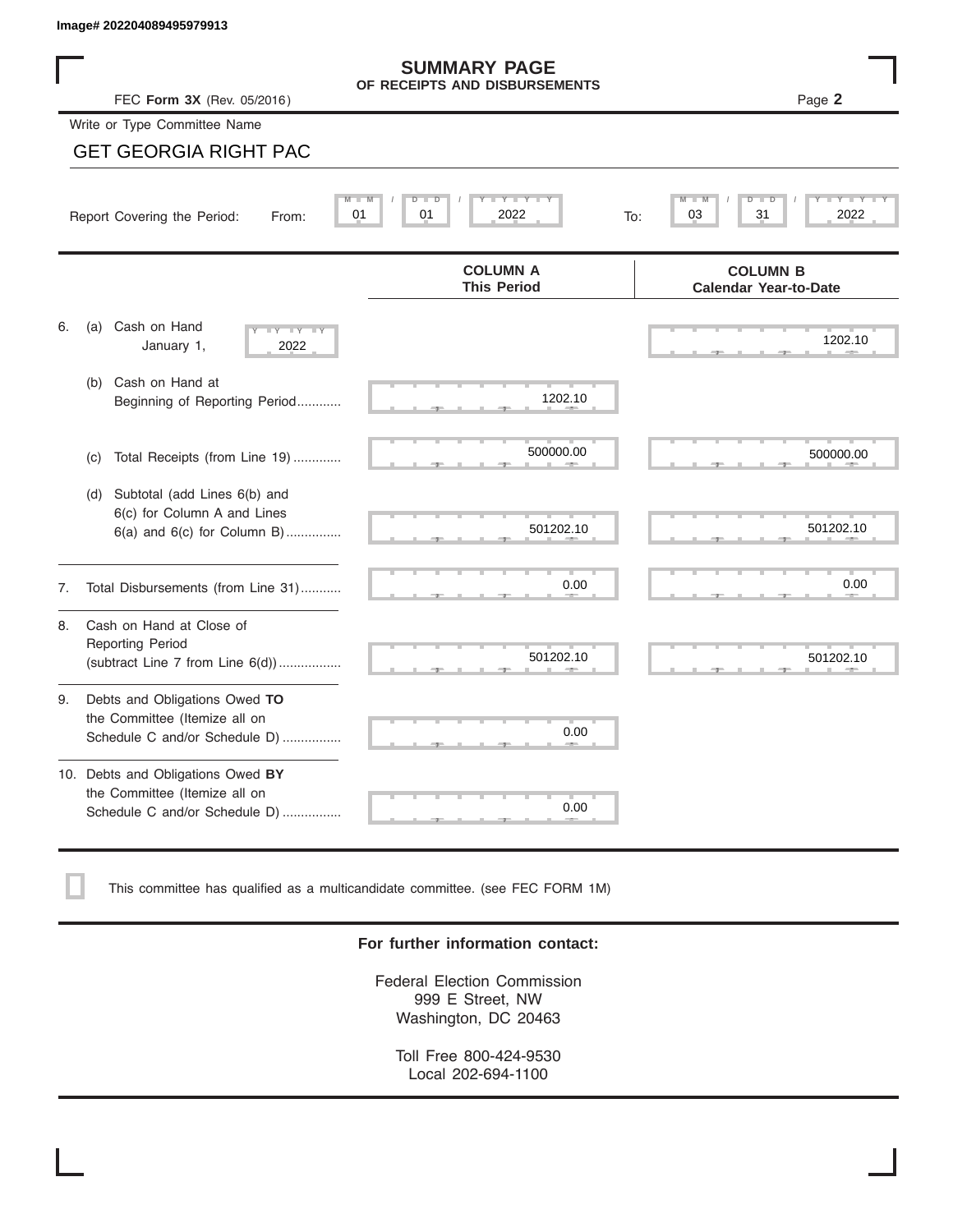# **DETAILED SUMMARY PAGE**

# GET GEORGIA RIGHT PAC

|                                                                               | <b>DETAILED SUMMARY PAGE</b>                                   |                                                 |
|-------------------------------------------------------------------------------|----------------------------------------------------------------|-------------------------------------------------|
| FEC Form 3X (Rev. 05/2016)                                                    | of Receipts                                                    | Page 3                                          |
| Write or Type Committee Name                                                  |                                                                |                                                 |
| <b>GET GEORGIA RIGHT PAC</b>                                                  |                                                                |                                                 |
| $M$ $M$                                                                       | $\Box$ $\Upsilon$ $\Box$ $\Upsilon$ $\Upsilon$ $\Upsilon$<br>D | M<br>$Y = Y$<br>$D$ $\Box$                      |
| 01<br>Report Covering the Period:<br>From:                                    | 2022<br>01<br>To:                                              | 03<br>31<br>2022                                |
| I. Receipts                                                                   | <b>COLUMN A</b><br><b>Total This Period</b>                    | <b>COLUMN B</b><br><b>Calendar Year-to-Date</b> |
| 11. Contributions (other than loans) From:                                    |                                                                |                                                 |
| Individuals/Persons Other<br>(a)                                              |                                                                |                                                 |
| <b>Than Political Committees</b>                                              | 0.00                                                           | 0.00                                            |
| (i) Itemized (use Schedule A)                                                 |                                                                |                                                 |
|                                                                               | 0.00                                                           | 0.00                                            |
| (iii) TOTAL (add                                                              |                                                                |                                                 |
| Lines $11(a)(i)$ and $(ii)$                                                   | 0.00                                                           | 0.00                                            |
|                                                                               | 0.00                                                           | 0.00                                            |
| Political Party Committees<br>(b)<br><b>Other Political Committees</b><br>(C) |                                                                |                                                 |
|                                                                               | 500000.00                                                      | 500000.00                                       |
| Total Contributions (add Lines<br>(d)                                         |                                                                |                                                 |
| $11(a)(iii)$ , (b), and (c)) (Carry                                           |                                                                |                                                 |
|                                                                               | 500000.00                                                      | 500000.00                                       |
| 12. Transfers From Affiliated/Other                                           | 0.00                                                           | 0.00                                            |
|                                                                               |                                                                |                                                 |
|                                                                               | 0.00                                                           | 0.00                                            |
|                                                                               |                                                                |                                                 |
| 14. Loan Repayments Received                                                  | 0.00                                                           | 0.00                                            |
| 15. Offsets To Operating Expenditures                                         |                                                                |                                                 |
| (Refunds, Rebates, etc.)                                                      |                                                                |                                                 |
| (Carry Totals to Line 37, page 5)                                             | 0.00                                                           | 0.00                                            |
| 16. Refunds of Contributions Made<br>to Federal Candidates and Other          |                                                                |                                                 |
| Political Committees                                                          | 0.00                                                           | 0.00                                            |
| 17. Other Federal Receipts                                                    |                                                                |                                                 |
|                                                                               | 0.00                                                           | 0.00                                            |
| 18. Transfers from Non-Federal and Levin Funds                                |                                                                |                                                 |
| (a) Non-Federal Account                                                       |                                                                |                                                 |
|                                                                               | 0.00                                                           | 0.00                                            |
|                                                                               | 0.00                                                           | 0.00                                            |
| (b) Levin Funds (from Schedule H5)                                            |                                                                |                                                 |
| (c) Total Transfers (add $18(a)$ and $18(b)$ )                                | 0.00                                                           | 0.00                                            |
|                                                                               |                                                                |                                                 |
| 19. Total Receipts (add Lines 11(d),<br>12, 13, 14, 15, 16, 17, and 18(c)     | 500000.00                                                      | 500000.00                                       |
|                                                                               |                                                                |                                                 |
| 20. Total Federal Receipts                                                    |                                                                |                                                 |
| (subtract Line 18(c) from Line 19)▶                                           | 500000.00                                                      | 500000.00                                       |

 $\frac{500000.00}{600000.00}$ 

(subtract Line 18(c) from Line 19) ......... $\blacktriangleright$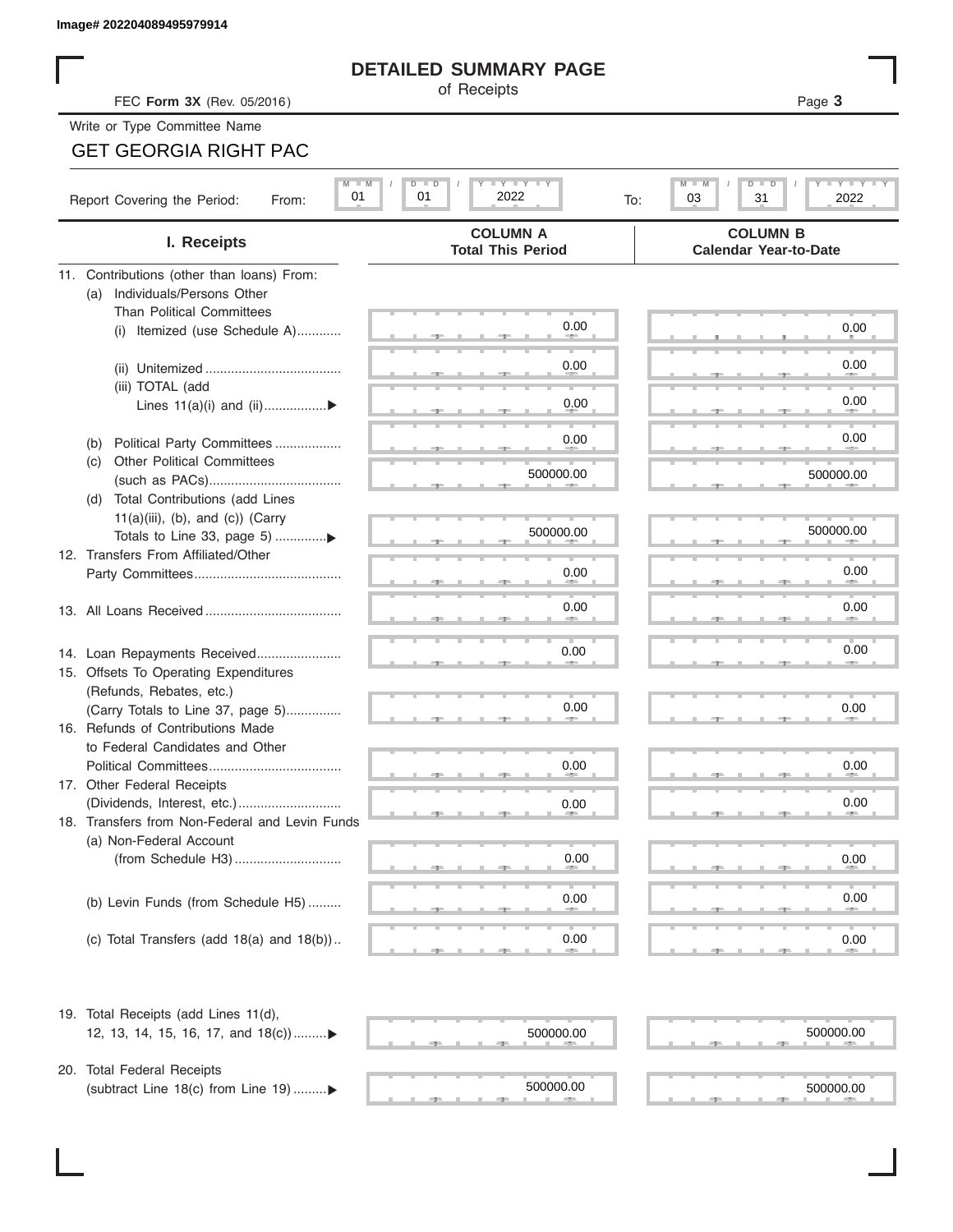I

# **DETAILED SUMMARY PAGE**

of Disbursements

| FEC Form 3X (Rev. 05/2016)                                                                                             |                                             | Page 4                                          |
|------------------------------------------------------------------------------------------------------------------------|---------------------------------------------|-------------------------------------------------|
| II. Disbursements                                                                                                      | <b>COLUMN A</b><br><b>Total This Period</b> | <b>COLUMN B</b><br><b>Calendar Year-to-Date</b> |
| 21. Operating Expenditures:<br>(a) Allocated Federal/Non-Federal<br>Activity (from Schedule H4)                        |                                             |                                                 |
| (i)                                                                                                                    | 0.00                                        | 0.00                                            |
| Non-Federal Share<br>(ii)<br>(b) Other Federal Operating                                                               | 0.00                                        | 0.00                                            |
|                                                                                                                        | 0.00                                        | 0.00                                            |
| (c) Total Operating Expenditures<br>(add 21(a)(i), (a)(ii), and (b))  ▶                                                | 0.00                                        | 0.00                                            |
| 22. Transfers to Affiliated/Other Party                                                                                | 0.00                                        | 0.00                                            |
| 23. Contributions to<br>Federal Candidates/Committees<br>and Other Political Committees                                | 0.00                                        | 0.00                                            |
| 24. Independent Expenditures<br>25. Coordinated Party Expenditures                                                     | 0.00                                        | 0.00                                            |
| $(52 \text{ U.S.C. }$ § 30116(d))                                                                                      | 0.00<br>an a                                | 0.00                                            |
| 26. Loan Repayments Made                                                                                               | 0.00                                        | 0.00                                            |
| 28. Refunds of Contributions To:                                                                                       | 0.00                                        | 0.00                                            |
| (a) Individuals/Persons Other<br>Than Political Committees                                                             | 0.00                                        | 0.00                                            |
| Political Party Committees<br>(b)                                                                                      | 0.00                                        | 0.00                                            |
| <b>Other Political Committees</b><br>(c)                                                                               | 0.00                                        | 0.00                                            |
| <b>Total Contribution Refunds</b><br>(d)<br>(add Lines 28(a), (b), and (c))                                            | 0.00                                        | 0.00                                            |
| 29. Other Disbursements (Including                                                                                     | 0.00                                        | 0.00                                            |
|                                                                                                                        |                                             |                                                 |
| 30. Federal Election Activity (52 U.S.C. § 30101(20))<br>(a) Allocated Federal Election Activity<br>(from Schedule H6) |                                             |                                                 |
|                                                                                                                        | 0.00                                        | 0.00                                            |
| (ii) "Levin" Share<br>Federal Election Activity Paid<br>(b)                                                            | 0.00                                        | 0.00                                            |
| Entirely With Federal Funds<br>Total Federal Election Activity (add                                                    | 0.00                                        | 0.00                                            |
| (C)<br>Lines $30(a)(i)$ , $30(a)(ii)$ and $30(b))$                                                                     | 0.00                                        | 0.00                                            |
| 31. Total Disbursements (add Lines 21(c), 22,                                                                          |                                             |                                                 |
| 23, 24, 25, 26, 27, 28(d), 29 and 30(c))                                                                               | 0.00                                        | 0.00                                            |
| 32. Total Federal Disbursements<br>(subtract Line 21(a)(ii) and Line 30(a)(ii)                                         |                                             |                                                 |
|                                                                                                                        | 0.00                                        | 0.00                                            |
|                                                                                                                        |                                             |                                                 |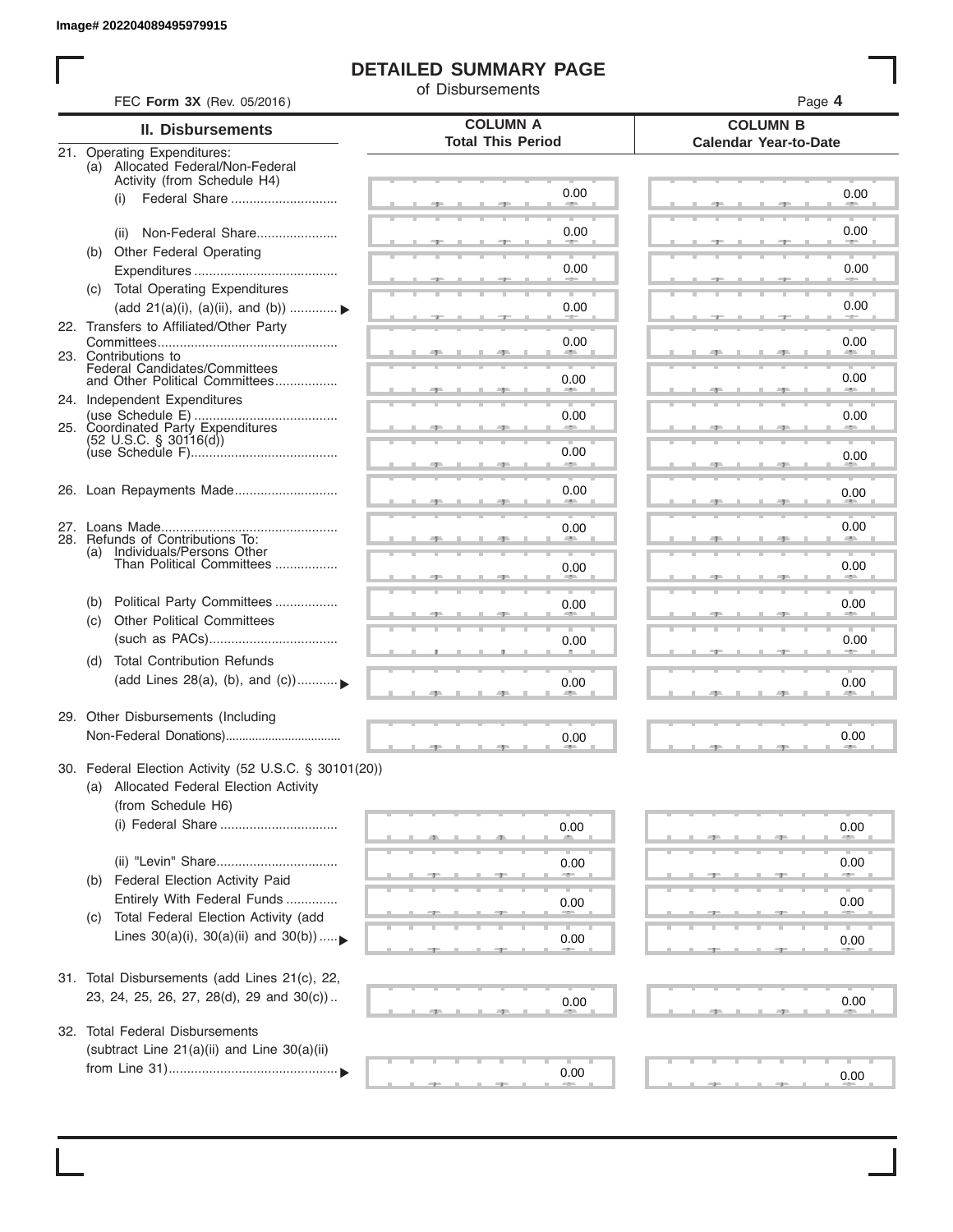## **DETAILED SUMMARY PAGE**

of Disbursements

FEC **Form 3X** (Rev. 05/2016) **Page 5 Product CO Product CO Page 5** 

## **III. Net Contributions/ Operating Expenditures**

#### **COLUMN A Total This Period**

ī

#### **COLUMN B Calendar Year-to-Date**

| 33. Total Contributions (other than loans) |
|--------------------------------------------|
|                                            |
| 34. Total Contribution Refunds             |
|                                            |
| 35. Net Contributions (other than loans)   |
| (subtract Line 34 from Line 33)            |
| 36. Total Federal Operating Expenditures   |
| (add Line 21(a)(i) and Line 21(b))         |
| 37. Offsets to Operating Expenditures      |
|                                            |
| 38. Net Operating Expenditures             |
|                                            |

|  | 一     |   | ш | $-7-$ | 500000.00                |
|--|-------|---|---|-------|--------------------------|
|  |       |   |   |       | 0.00                     |
|  | - 7 - | ٠ | ٠ | - 7 - | -                        |
|  |       |   |   |       | 500000.00                |
|  | - 7 - | ٠ | ш | - 9   |                          |
|  |       |   |   |       | 0.00                     |
|  | $-7-$ | ٠ | ш | $-7-$ | <b>ALC 1999</b>          |
|  | т     | т | т | ٠     | т<br>т<br>٠<br>т<br>0.00 |
|  | "     |   |   | з.    |                          |
|  |       |   | т | ٠     | т<br>т<br>т<br>т<br>0.00 |
|  |       |   |   | 7     | <b>COLL</b>              |

|  |  |    | 500000.00<br>۰            | 500000.00<br>- -                       |  |
|--|--|----|---------------------------|----------------------------------------|--|
|  |  | -9 | 0.00<br><b>AREA</b>       | 0.00<br><b>AREA</b><br><b>ARD</b><br>- |  |
|  |  |    | 500000.00<br>$\mathbb{R}$ | 500000.00                              |  |
|  |  |    | 0.00<br><b>Allen</b>      | 0.00<br>-                              |  |
|  |  |    | 0.00<br>$-$               | 0.00<br>--                             |  |
|  |  |    |                           |                                        |  |